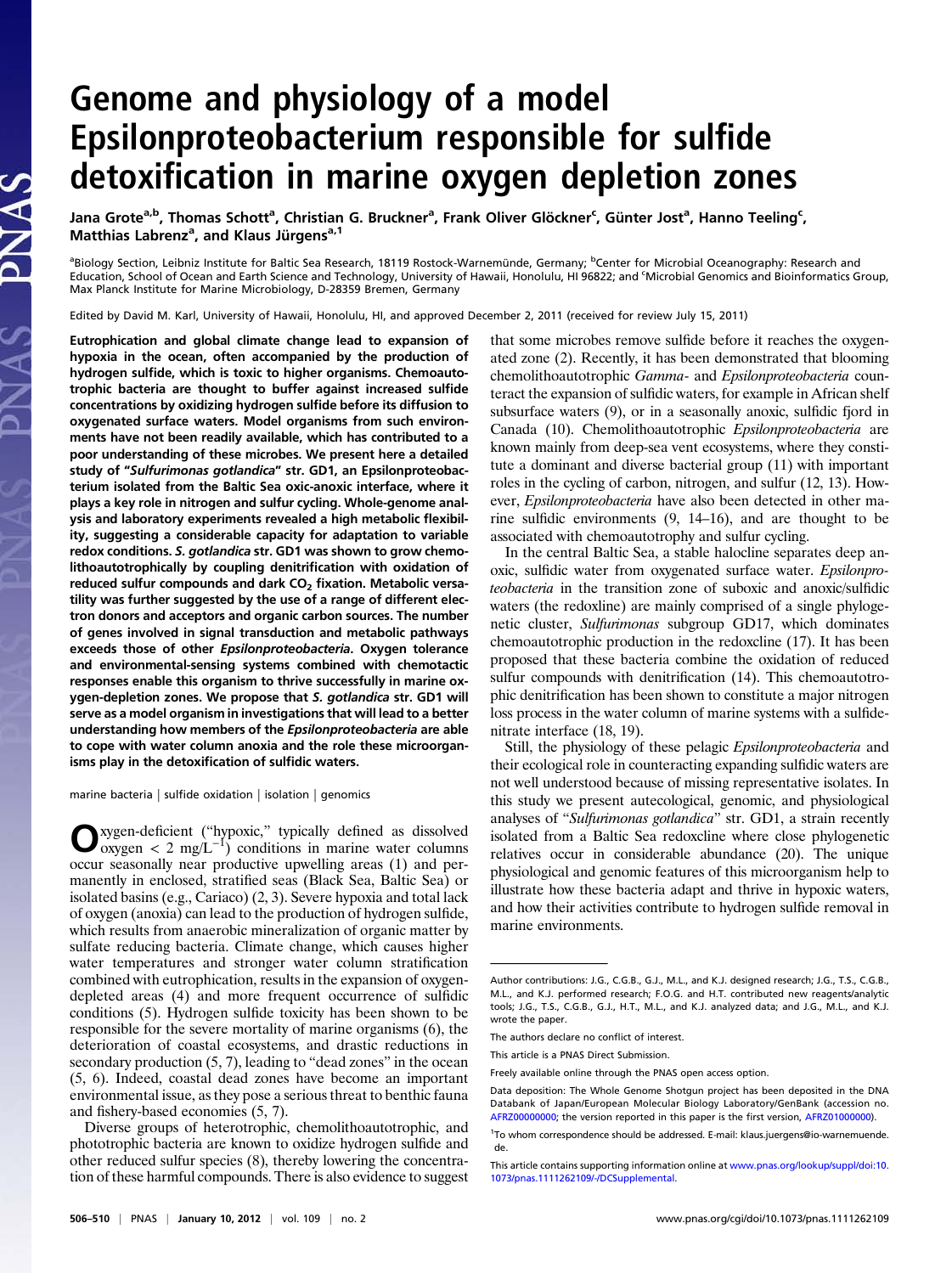## Results and Discussion

Isolation and in Situ Occurrence. A compilation of samples taken during different seasons and years and quantification by a catalyzed reporter deposition (CARD)-FISH probe (SUL90) specific for the Sulfurimonas GD17 cluster (20) showed that this cluster is consistently present in hypoxic waters of the central Baltic Sea (Fig. 1A). Sulfurimonas GD17 is most abundant directly below the oxic-anoxic interface, where the water is slightly sulfidic  $\left\langle \right. < 5 \mu M$  $H<sub>2</sub>S$ ) and can account for up to 25% of total prokaryotic abundance. Sulfide generally overlaps with nitrate, but not with oxygen, in this zone (18). Cell numbers quickly decline in the oxic part of the water column, but relatively high concentrations  $(10^4 \text{ to } 10^5$ cells mL−<sup>1</sup> ) extend deeper into the sulfidic zone.

A bacterial strain closely related to the Sulfurimonas GD17 cluster was isolated from the oxic-anoxic interface of the central Baltic Sea and grown anaerobically on a liquid mineral medium



Fig. 1. Sulfurimonas GD17 in Baltic Sea redoxclines. (A) Abundance of the Sulfurimonas subgroup GD17 as determined by CARD-FISH vs. grouped concentrations of sulfide and oxygen in Baltic Sea redoxcline samples. Values for sulfide are expressed as negative oxygen concentrations. Box-and-whisker plots with outliers include median (solid) and mean (dashed) values within the boxes. Data from 89 samples collected from redoxclines in the central Baltic Sea during cruises between 2003 and 2009, including 35 datapoints from refs 17 and 20, is displayed. (B) Electron micrograph of a phosphotungstic acid negatively stained S. gotlandica str. GD1 cell cultivated on nitrate and thiosulfate demonstrating spirilla-like morphology and monopolar flagella. (Scale bar, 2 μm.) (C) Fluorescence microscopy of DAPI-stained S. gotlandica str. GD1 cells grown on <sup>14</sup>C-bicarbonate, followed by microautoradiographic incubation (17). Silver granules surrounding GD1 cells indicate <sup>14</sup>C-bicarbonate, suggesting chemolithoautotrophic activity. (Scale bar, 10 μm.) (D) Fluorescence microscopy of DAPI-stained S. gotlandica str. GD1 cells. (Scale bar, 10  $\mu$ m.)

containing thiosulfate and nitrate ([SI Materials and Methods](http://www.pnas.org/lookup/suppl/doi:10.1073/pnas.1111262109/-/DCSupplemental/pnas.201111262SI.pdf?targetid=nameddest=STXT)). This strain, S. gotlandica str. GD1, is a spiral-shaped motile rod, 0.5–1.0 μm in size (Fig. 1 B and D). Cell numbers reached around  $5 \times 10^7$ cells mL $^{-1}$  at the experimental growth conditions used in this study. Inorganic carbon (carbon dioxide, carbonate, bicarbonate) was the sole carbon source, and dark  $CO<sub>2</sub>$  fixation was confirmed microautoradiographically using  ${}^{14}$ C-bicarbonate (Fig. 1C). In contrast to most cultivated relatives within the genus Sulfurimonas, which are hyperthermophilic, S. gotlandica str. GD1 showed optimal growth within a temperature range of 10–20 °C, with doubling times of about 13 h in an anoxic synthetic brackish water medium containing thiosulfate and nitrate.

Genomic Analysis of S. gotlandica str. GD1. Genomic sequencing of S. gotlandica str. GD1 yielded a single contig representing almost the complete but not the full circular chromosome, as a single small gap prevailed. The 2.95-Mb sequence is the largest epsilonproteobacterial genome sequenced thus far. A total of 2,879 coding sequences were identified, along with four copies of the ribosomal RNA (rRNA) operon and 47 transfer RNAs (tRNA) [\(Table S1](http://www.pnas.org/lookup/suppl/doi:10.1073/pnas.1111262109/-/DCSupplemental/pnas.201111262SI.pdf?targetid=nameddest=ST1)).

S. gotlandica str. GD1 and group GD17 exhibit 95.7% 16S rRNA sequence identity, and 93.6% or 93.9%, respectively, to Sulfurimonas denitrificans  $DSM$   $1251<sup>T</sup>$ , the closest cultivated relative, isolated from a tidal mud flat (21). Phylogenetically, these bacteria are members of the Helicobacteraceae family of Epsilonproteobacteria. Epsilonproteobacteria occupy habitats ranging from human blood to hydrothermal vents to mesophilic marine systems, and as such display extremely different physiologies ([Fig.](http://www.pnas.org/lookup/suppl/doi:10.1073/pnas.1111262109/-/DCSupplemental/pnas.201111262SI.pdf?targetid=nameddest=SF1) [S1](http://www.pnas.org/lookup/suppl/doi:10.1073/pnas.1111262109/-/DCSupplemental/pnas.201111262SI.pdf?targetid=nameddest=SF1)). S. gotlandica str. GD1 is the only known cultivated representative from pelagic marine systems.

S. gotlandica str. GD1 Displays an Enhanced Metabolic Versatility. In vitro experiments and genome analysis revealed that S. gotlandica str. GD1 has a considerable metabolic versatility, capable of both chemoautotrophy (fueled by different electron donor and acceptor combinations) and utilization of organic substrates. Experiments confirmed the consumption of nitrate and hydrogen sulfide or thiosulfate and production of sulfate, suggesting that chemolithoautotrophic denitrification is an important respiratory pathway in this organism (Fig. 2A). S. gotlandica str. GD1 showed a pronounced ability to exploit a wide range of reduced sulfur compounds as electron donors, including elemental sulfur, sulfite, and hydrogen sulfide [\(Table S2](http://www.pnas.org/lookup/suppl/doi:10.1073/pnas.1111262109/-/DCSupplemental/pnas.201111262SI.pdf?targetid=nameddest=ST2)). Growth in the presence of hydrogen sulfide was observed at low concentrations  $(10 \mu M)$ , similar to concentrations found at the oxic-anoxic interfaces in the Baltic Sea, indicating that hydrogen sulfide is toxic at higher concentrations ([Fig. S2](http://www.pnas.org/lookup/suppl/doi:10.1073/pnas.1111262109/-/DCSupplemental/pnas.201111262SI.pdf?targetid=nameddest=SF2)B). Although S. gotlandica str. GD1 was tolerant of high oxygen concentrations and growth was not inhibited until about 10% oxygen saturation (Fig.  $S2A$ ), it could not be demonstrated that oxygen was used as an electron acceptor.

Genome analysis revealed that the S. gotlandica str. GD1 chromosome contains a complete set of genes required for chemolithoautotrophy and encodes the components of the reductive citric acid cycle for inorganic carbon fixation, all reductases necessary to reduce nitrate to nitrogen gas, including NAP and NAR, and different enzyme systems for the oxidation of reduced sulfur compounds (Fig. 3 and [Table S3\)](http://www.pnas.org/lookup/suppl/doi:10.1073/pnas.1111262109/-/DCSupplemental/pnas.201111262SI.pdf?targetid=nameddest=ST3). In addition to the sulfur reducing Sox multienzyme complex, several enzymes known to oxidize sulfite to sulfate via the intermediate adenosine-5′-phosphosulfate in a Soxindependent pathway (22) were also encoded in the genome. The simultaneous presence of both sulfite-oxidizing pathways has also been observed in several other sulfur oxidizing bacteria, and is hypothesized to provide the organisms with a higher flexibility in their dissimilatory sulfur metabolism (22).

Both adenylyl sulfate reductase and ATP sulfurylase, as well as sulfite oxidoreductase, could be potentially used for inorganic disproportionation of reduced sulfur compounds, as has been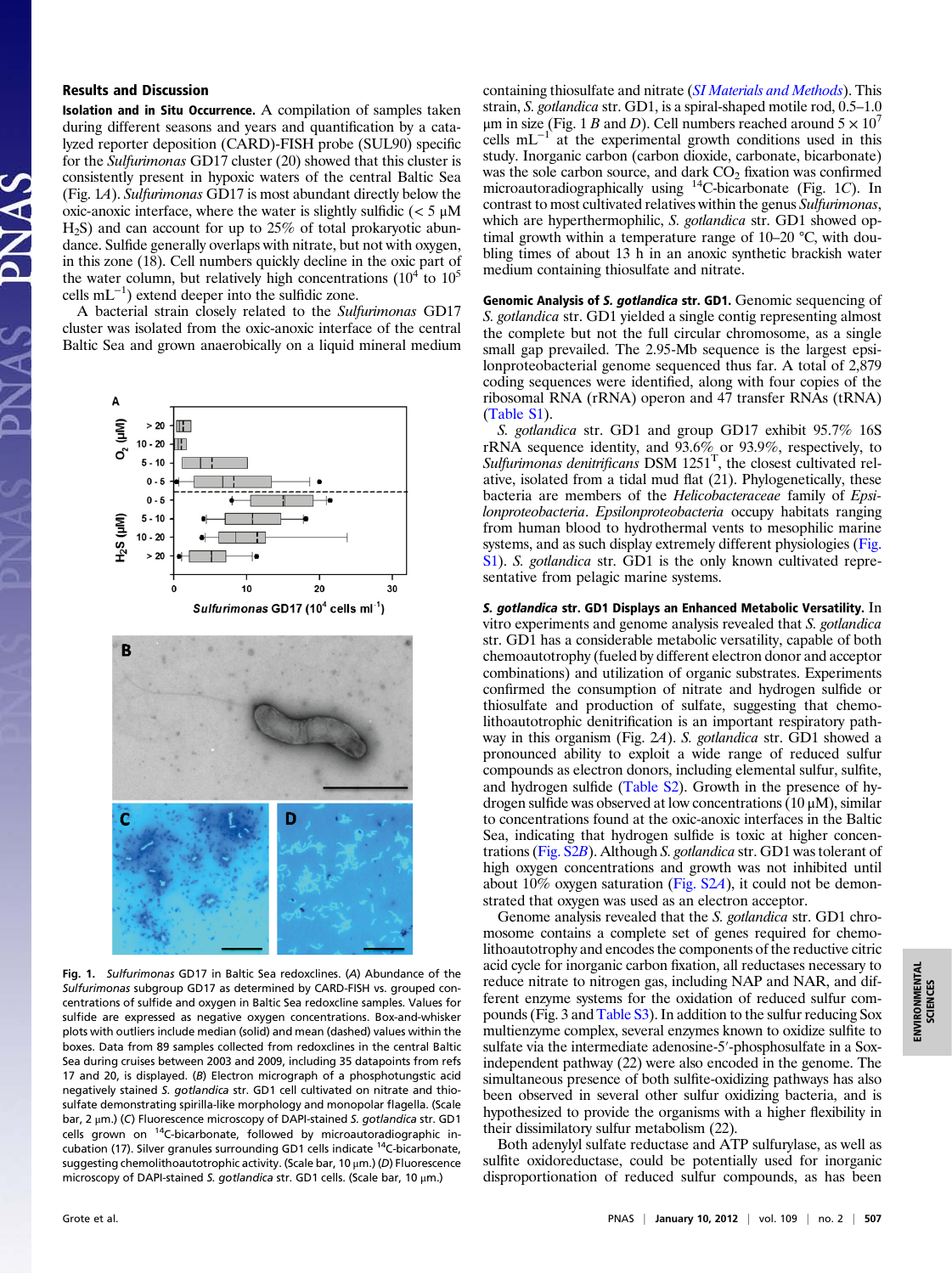

Fig. 2. Anaerobic, chemoautotrophic growth of S. gotlandica str. GD1 in batch cultures. (A) Growth on thiosulfate (1 mM) and nitrate (1 mM): a time course measuring nitrate and thiosulfate used and sulfate produced. Results clearly indicate chemolithoautotrophic denitrification. (B) Cells grow well on thiosulfate (1 mM) as the sole substrate, but do not develop products typical for thiosulfate disproportionation. All datapoints shown in A and B are the means of three replicates; error bars are SEs.

shown for *Deltaproteobacteria* (23). This use would provide a small energy gain and might explain the growth of GD1 on thiosulfate as the sole substrate (Fig. 2B). However, although we could show the conversion of thiosulfate to sulfate alongside dark carbon dioxide fixation, hydrogen sulfide, zero-valent sulfur, and polymeric sulfur compounds were not detected in significant amounts, suggesting that disproportionation of thiosulfate may not occur. Hepes, the organic buffer used in the media, may potentially be used as an alternative electron acceptor. Similar chemical groups (sulfonic acid-, hydroxy-, and carboxyamide-residues) are found in humic acids, which are known to function as electron acceptors (24), and may potentially serve as electron acceptors for these bacteria in the absence of nitrate (e.g., in the upper sulfidic zone of the redoxcline). Nevertheless, the genomic features of S. gotlandica str. GD1 (Fig. 3 and [Table S3\)](http://www.pnas.org/lookup/suppl/doi:10.1073/pnas.1111262109/-/DCSupplemental/pnas.201111262SI.pdf?targetid=nameddest=ST3) suggest this strain may be capable of disproportionation of reduced sulfur compounds, potentially induced only in very specific redox conditions. Furthermore, the genome encodes a membrane-bound polysulfide reductase, which may enable the strain to use polysulfide as an alternative electron acceptor (e.g., for the oxidation of  $H_2$  or formate, as described for Nautilia profundicola and Wolinella succinogenes) (25, 26). Polysulfides have been shown to be important sulfur species in the oxicanoxic interfaces of diverse systems (27).

These results, together with the observed dominance of *Epsi*lonproteobacteria in the upper sulfidic zone, suggest that the oxidation of reduced sulfur compounds is likely the primary energy source of S. *gotlandica* str. GD1 and the cluster GD17. Interestingly, we detected a gene encoding a putative cbb3-type cytochrome c oxidase with the potential to mediate aerobic respiration or to act as an electron acceptor in oxygen scavenging and thus in the prevention of oxidative stress (21). The latter



Fig. 3. Theoretical model of the metabolic pathways and electron transport in S. gotlandica str. GD1. Enzymes catalyzing key reactions are indicated; reactions for which no enzyme was annotated in S. gotlandica str. GD1 but are predicted to occur are indicated by dotted lines. cbb3, cytochrome c oxidase; ccP, cytochrome c peroxidase; Cyt b/c1: quinone cytochrome oxidoreductase; FDH, formate dehydrogenase; HYD, hydrogenase; MQR, malate-quinone-reductase; NAP/NAR, nitrate reductase; NIR, nitrite reductase; NOR, nitric oxide reductase; NOS, nitrous oxide reductase; PSR, polysulfide reductase; RHD, rhodanese-related sulfurtransferase; Q, quinine; SDH/FR, succinate dehydrogenase/ fumarate reductase; SIR, sulfite reductase; SOR, sulfite oxidoreductase; SOX, sulfur oxidation multienzyme complex; SQR, sulfide quinone reductase.

function is consistent with our experimental observations that, with oxygen as a terminal electron acceptor, no growth was observed under the conditions tested (organic and inorganic substrates in different concentrations). However, we cannot exclude the possibility that the experimental design of the oxygen utilization experiments (e.g., concentrations of electron donors, carbon sources) was not optimal to detect growth under the described conditions. Therefore, the precise function of the proton-pumping cbb3-type cytochrome c oxidase remains unknown.

By using nitrate as an electron acceptor instead of oxygen, this bacterial group can extend its ecological niche in the water column to below the oxic-anoxic interface. Sulfide oxidation rates [\(Fig.](http://www.pnas.org/lookup/suppl/doi:10.1073/pnas.1111262109/-/DCSupplemental/pnas.201111262SI.pdf?targetid=nameddest=SF2) [S2](http://www.pnas.org/lookup/suppl/doi:10.1073/pnas.1111262109/-/DCSupplemental/pnas.201111262SI.pdf?targetid=nameddest=SF2)B), in situ chemical profiles, and the in situ abundance of the Sulfurimonas GD17 cluster (Fig. 1A) indicate that these bacteria are capable of oxidizing the upwardly diffusing sulfide completely before it reaches the oxygenated water layer in the central Baltic Sea.

In the absence of nitrate unknown electron acceptors, such as organic compounds and polysulfides, are likely relevant in the anoxic, upper sulfidic layer, where high rates of chemoautotrophic activity have been measured (28) and attributed to the Sulfurimonas GD17 cluster (17). In addition to the sulfur-oxidizing activities observed in S. gotlandica str. GD1, this organism was also capable of using hydrogen as an electron donor with nitrate as electron acceptor [\(Table S2\)](http://www.pnas.org/lookup/suppl/doi:10.1073/pnas.1111262109/-/DCSupplemental/pnas.201111262SI.pdf?targetid=nameddest=ST2); this has also been observed in microbes of deep-sea hydrothermal habitats (12). The presence of multiple hydrogenases in the genome [\(Table S3](http://www.pnas.org/lookup/suppl/doi:10.1073/pnas.1111262109/-/DCSupplemental/pnas.201111262SI.pdf?targetid=nameddest=ST3)) suggests adaptations to different concentrations of hydrogen, as an important alternative electron donor, and a variety of electron acceptors (29). S. gotlandica str. GD1 was also able to grow on nitrate combined with several different organic compounds, such as formate, acetate, yeast, pyruvate, and peptone, indicating its capability for heterotrophic denitrification [\(Table S2\)](http://www.pnas.org/lookup/suppl/doi:10.1073/pnas.1111262109/-/DCSupplemental/pnas.201111262SI.pdf?targetid=nameddest=ST2). The genetic basis for utilization of organic carbon compounds (e.g., homologs for glycolysis and proteolysis, were also present in the genome) (Fig. 3).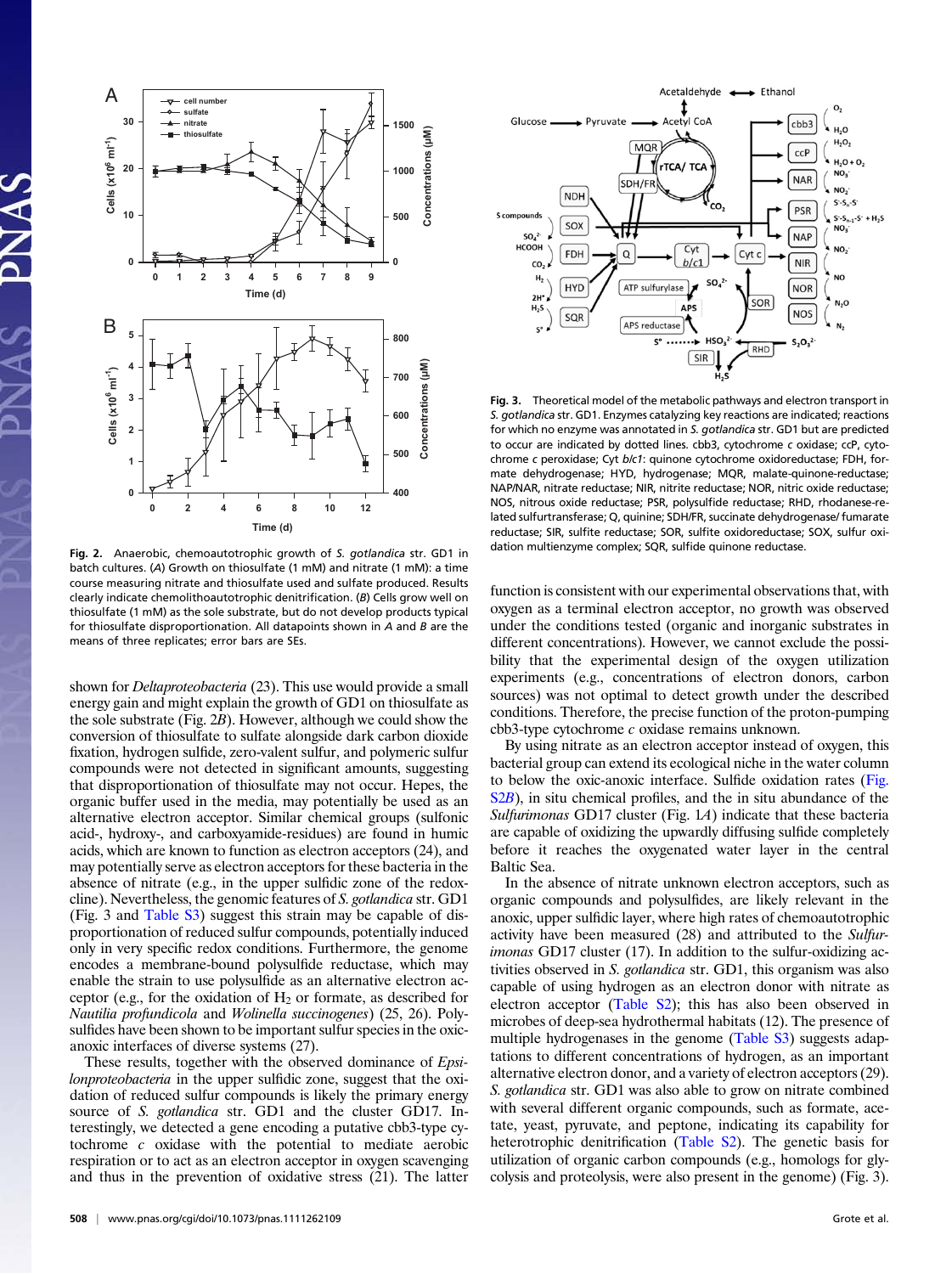Physiological, Behavioral, and Genetic Adaptations to Pelagic Redoxclines. Although the pelagic hypoxia that is found in the Baltic or Black Sea can be relatively stable and long-lasting, the fine-scale structure of the redoxcline is subject to frequent disturbances because of lateral intrusions and small-scale mixing events (30). Thus, organisms thriving in this layer must cope with vertical shifts in the oxic-anoxic interface, changes in electron acceptor and donor concentrations, and intermittent exposure to unfavorable concentrations of oxygen or hydrogen sulfide. The presence of genes that encode enzymes that protect against oxygen stress [\(Table S3\)](http://www.pnas.org/lookup/suppl/doi:10.1073/pnas.1111262109/-/DCSupplemental/pnas.201111262SI.pdf?targetid=nameddest=ST3) and the high oxygen tolerance of S. gotlandica str. GD1 observed experimentally [\(Fig. S2](http://www.pnas.org/lookup/suppl/doi:10.1073/pnas.1111262109/-/DCSupplemental/pnas.201111262SI.pdf?targetid=nameddest=SF2)A), suggests that this strain is well equipped to cope with fluctuating oxygen concentrations.

Directed motility is advantageous in environments with fluctuating nutrient availabilities, such as the suboxic/sulfidic transition zones. Genes involved in environmental sensing and chemotaxis were found in the genome and a positive chemotactic response to nitrate was shown experimentally in capillary assays (enrichment factor of 2.6–2.9) ([Fig. S3\)](http://www.pnas.org/lookup/suppl/doi:10.1073/pnas.1111262109/-/DCSupplemental/pnas.201111262SI.pdf?targetid=nameddest=SF3). Chemotaxis enables S. gotlandica str. GD1 to locate zones within redox gradients favorable for growth.

Comparative Genomics of S. gotlandica str. GD1 and Related Members of the Epsilonproteobacteria. Members of the Epsilonproteobacteria are known for their high metabolic versatility (12, 13), and this feature is particularly pronounced in S. gotlandica str. GD1. Hydrothermal vent Epsilonproteobacteria have numerous signal sensing and transduction mechanisms, essential for free-living bacteria in highly variable environments (29, 31). Compared with previously described Epsilonproteobacteria, however, the total number of protein domains involved in environmental sensing and signal transduction is notably increased in the genome of S. gotlandica str. GD1 (Fig. 4A). Higher numbers of functional domains involved in energy metabolism were also observed in S. gotlandica str. GD1 (Fig. 4B), compared with the epsilonproteobacterial genomes from hydrothermal vents or from vent-associated metazoans, such as Caminibacter mediatlanticus, N. profundicola, and Nitratiruptor sp., for which a relatively simple electron transport chain has been described (29).

These observations suggest that S. gotlandica str. GD1 has evolved to cope with a particularly challenging and dynamic environment. The fact that multiple homologs of genes involved in metabolic processes are present in the GD1 genome (e.g., hydrogenases and sulfide-quinone oxidoreductases) ([Table S3](http://www.pnas.org/lookup/suppl/doi:10.1073/pnas.1111262109/-/DCSupplemental/pnas.201111262SI.pdf?targetid=nameddest=ST3)) suggests that different genes with similar functions are expressed under different environmental conditions, enabling a varied array of different electron donor/acceptor combinations in fluctuating redox-environments. Other genes predicted to be involved in energy metabolism (e.g., molybdopterin oxidoreductases) could not be determined. Thus, S. gotlandica str. GD1 may harbor additional metabolic capabilities not yet identified that play a critical role in helping it to adapt to life in a highly dynamic, fluctuating environment, such as pelagic redoxclines.

Global Distribution of Sulfur Oxidizing Bacteria in Hypoxic Marine Water Columns. Epsilonproteobacterial sequences related to the Sulfurimonas group, but also from the genus *Arcobacter*, have been detected in other stratified hypoxic marine systems with permanent or seasonal sulfidic waters and a nitrate or oxygen/sulfide interface, such as the Black Sea, the Cariaco Basin, and Canadian fjords [\(Table S5\)](http://www.pnas.org/lookup/suppl/doi:10.1073/pnas.1111262109/-/DCSupplemental/pnas.201111262SI.pdf?targetid=nameddest=ST5). Furthermore, representatives of this group have been retrieved from the water column of lakes with an oxic-anoxic interface (32). The other globally distributed but still uncultivated bacterial group related to sulfur oxidation in marine hypoxic systems comprises the  $\gamma$ -sulfur oxidizers, and particularly the SUP05 cluster, closely affiliated with sulfur-oxidizing symbionts (10). These bacteria seem to have an even wider distribution and are widespread also in marine oxygen minimum zones (OMZ), in which sulfidic conditions occur only irregularely, such as in the



with other members of the Epsilonproteobacteria. (A) Number of sensing and signal transduction domains. EAL, EAL domain; GGDEF, GGDEF domain; Hist.Kin., Histidine kinase; MCP, methyl-accepting chemotaxis protein signaling domains; PAS, PAS fold; Response\_reg, Response regulator receiver domain. (B) Number of genes related to energy generation by redox reactions, grouped in different functional categories. The complete set of genes considered for the different categories and information on the respective bacterial taxa are given in [Table S4.](http://www.pnas.org/lookup/suppl/doi:10.1073/pnas.1111262109/-/DCSupplemental/pnas.201111262SI.pdf?targetid=nameddest=ST4)

Namibian upwelling (9), or are hardly detectable because of low sulfide concentrations and a high turnover, as in the Chilean OMZ (33). This finding clearly shows that we have two major sulfur oxidizing bacterial clades in hypoxic marine water columns, within the Gamma- and Epsilonproteobacteria, which have an overlapping but slightly different distribution, potentially related to different redox potentials. Both chemoautotrophic sulfur-oxidizing bacterial groups can use nitrate to respire reduced sulfur compounds. However, these groups also exhibit substantial differences in their metabolic pathways (10), and their niche differentiation in hypoxic water columns remains to be resolved.

## Conclusion

S. gotlandica str. GD1 is a cultivated Epsilonproteobacterium isolated from a marine hypoxic water column and a unique isolate from this phylum with proven high abundances in nature. Results from this study suggest that this strain is highly adaptable to the fluctuating redox conditions and varying oxygen, nitrate, and sulfide concentrations in suboxic and sulfidic waters and is exceptionally versatile, even for members of the Epsilonproteobacteria, which are known for their adaptability. In Baltic Sea redoxclines, these organisms are capable of oxidizing the upwardly diffusing sulfide completely. Related *Epsilonproteobacteria* are globally distributed in marine dead zones with sulfide accumulation in stratified water columns, where they play an important role in the detoxification of sulfide before it enters oxic waters and impacts higher organisms. The natural abundance and cultivability of